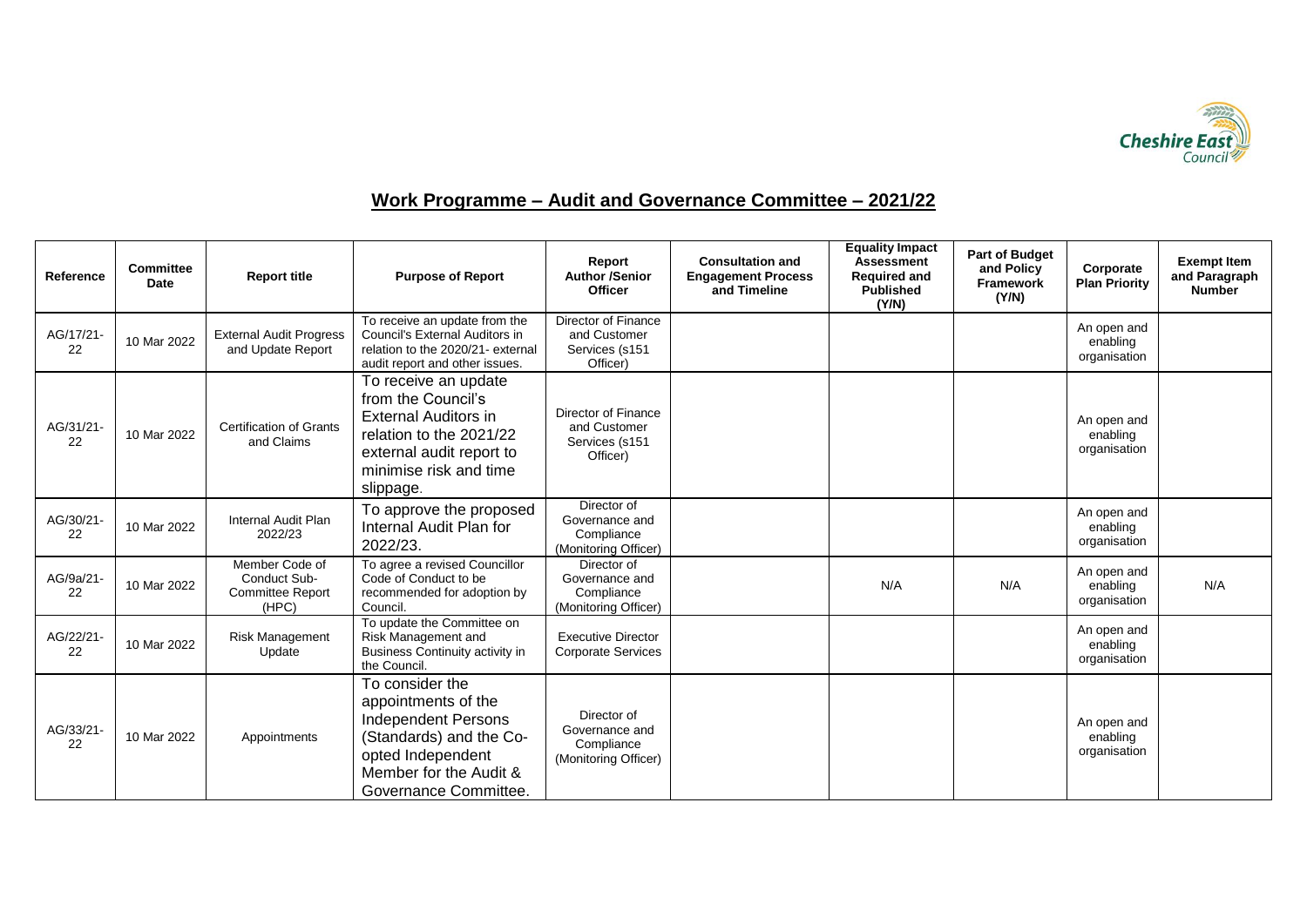| Reference       | <b>Committee</b><br><b>Date</b> | <b>Report title</b>                                                            | <b>Purpose of Report</b>                                                                                                                                              | Report<br><b>Author /Senior</b><br><b>Officer</b>                   | <b>Consultation and</b><br><b>Engagement Process</b><br>and Timeline | <b>Equality Impact</b><br><b>Assessment</b><br><b>Required and</b><br><b>Published</b><br>(Y/N) | <b>Part of Budget</b><br>and Policy<br>Framework<br>(Y/N) | Corporate<br><b>Plan Priority</b>       | <b>Exempt Item</b><br>and Paragraph<br><b>Number</b> |
|-----------------|---------------------------------|--------------------------------------------------------------------------------|-----------------------------------------------------------------------------------------------------------------------------------------------------------------------|---------------------------------------------------------------------|----------------------------------------------------------------------|-------------------------------------------------------------------------------------------------|-----------------------------------------------------------|-----------------------------------------|------------------------------------------------------|
| AG/21/21-<br>22 | 10 Mar 2022                     | Standing Item: Upheld<br>Complaints to the Local<br>Government<br>Ombudsman    | To consider the decision<br>notices issued by the Local<br>Government Ombudsman.                                                                                      | Director of<br>Governance and<br>Compliance<br>(Monitoring Officer) |                                                                      | No                                                                                              | yes                                                       | An open and<br>enabling<br>organisation | <b>No</b>                                            |
| AG/24/21-<br>22 | 10 Mar 2022                     | Standing Item: Work<br>Programme 2021/22<br>and 2022/23                        | Forward looking programme of<br>meetings and agenda items to<br>ensure comprehensive<br>coverage of the Committee's<br>responsibilities.                              | <b>Executive Director</b><br><b>Corporate Services</b>              |                                                                      |                                                                                                 |                                                           | An open and<br>enabling<br>organisation |                                                      |
| AG/16/21-<br>22 | 7 Apr 2022                      | VFM report from<br><b>External Auditors</b>                                    | To receive the Value for Money<br>report from the External<br>Auditors in relation to the<br>2020/21 Statement of<br>Accounts.                                        | Director of Finance<br>and Customer<br>Services (s151<br>Officer)   |                                                                      |                                                                                                 |                                                           | An open and<br>enabling<br>organisation |                                                      |
| AG/32/21-<br>22 | 7 Apr 2022                      | <b>Final Annual Audit</b><br>Letter 2020/21 and<br><b>Certification Report</b> | Summary of the External<br>Audit findings from the<br>2020/21 audit. The letter<br>will also confirm the final<br>audit fee                                           | Director of Finance<br>and Customer<br>Services (s151<br>Officer)   |                                                                      |                                                                                                 |                                                           | An open and<br>enabling<br>organisation |                                                      |
| AG/20/21-<br>22 | 7 Apr 2022                      | Covid-19 Report                                                                | To consider the most recent<br>report on the Council's<br>response to Covid-19 as<br>prepared and presented to the<br><b>Council's Corporate Policy</b><br>Committee. | <b>Executive Director</b><br><b>Corporate Services</b>              |                                                                      |                                                                                                 |                                                           | An open and<br>enabling<br>organisation |                                                      |
| AG/23/21-<br>22 | 7 Apr 2022                      | <b>Internal Audit Plan</b><br>2021/22                                          | To consider a summary of<br>Internal Audit Work undertaken<br>between September 2021 and<br>December 2021.                                                            | <b>Executive Director</b><br><b>Corporate Services</b>              |                                                                      |                                                                                                 |                                                           | An open and<br>enabling<br>organisation |                                                      |
| AG/14/21-<br>22 | 7 Apr 2022                      | Member Code of<br>Conduct                                                      | To approve and adopt a new<br>Member Code of Conduct.                                                                                                                 | Director of<br>Governance and<br>Compliance<br>(Monitoring Officer) |                                                                      |                                                                                                 |                                                           | An open and<br>enabling<br>organisation |                                                      |
| AG/18/21-<br>22 | 7 Apr 2022                      | Members Code of<br><b>Conduct Process</b>                                      | To approve and adopt a new<br>Code of Conduct Process.                                                                                                                | Director of<br>Governance and<br>Compliance<br>(Monitoring Officer) |                                                                      |                                                                                                 |                                                           | An open and<br>enabling<br>organisation |                                                      |
| AG/9b/21-<br>22 | 7 Apr 2022                      | Member Code of<br>Conduct Sub-<br><b>Committee Report</b><br>(STC)             | To receive a report on the<br>outcome of the Hearing Sub<br>Committees.                                                                                               | Director of<br>Governance and<br>Compliance<br>(Monitoring Officer) |                                                                      |                                                                                                 |                                                           | An open and<br>enabling<br>organisation |                                                      |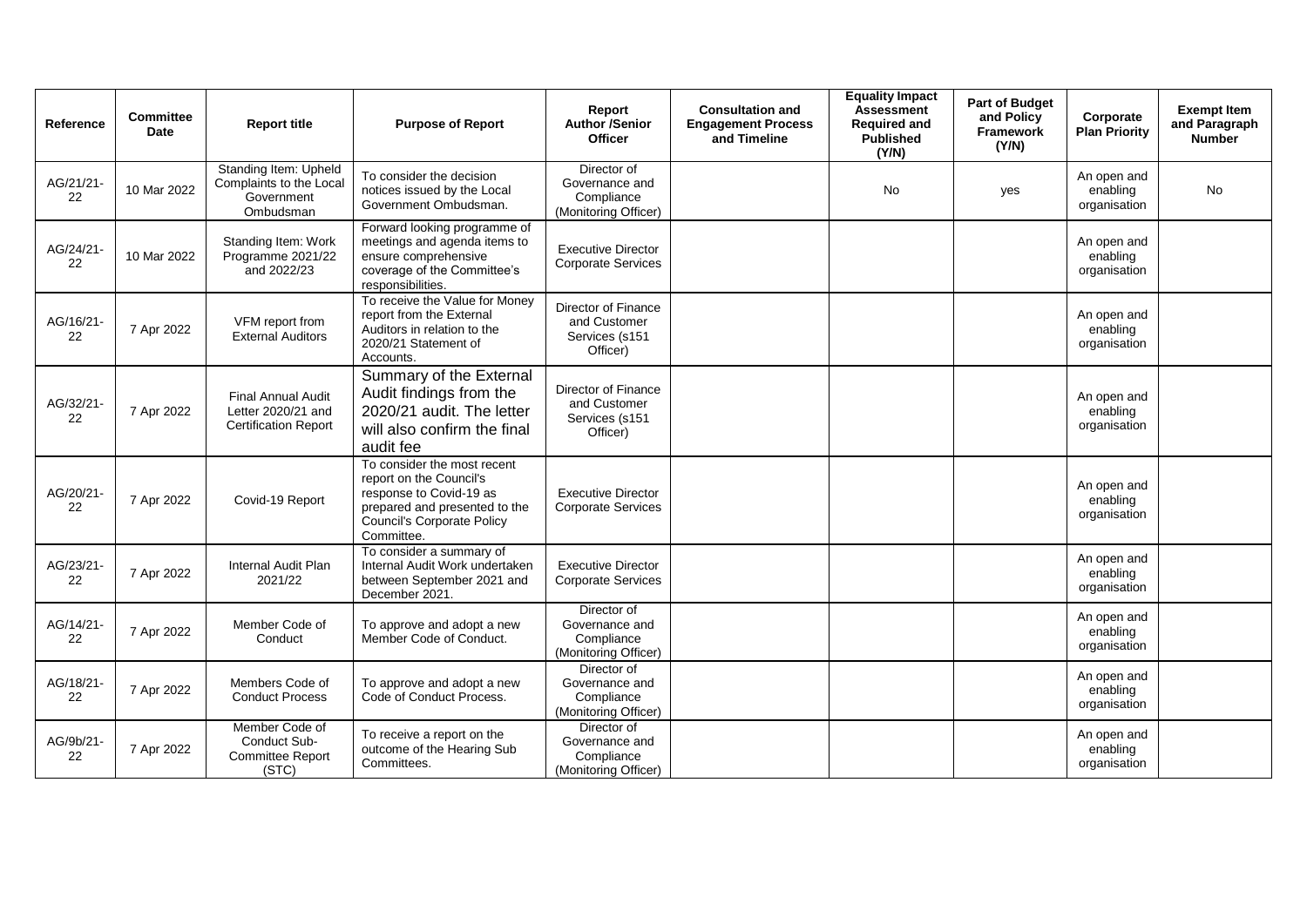| Reference       | <b>Committee</b><br>Date | <b>Report title</b>                                                         | <b>Purpose of Report</b>                                                                                                                                                                                                                        | Report<br><b>Author /Senior</b><br><b>Officer</b>                   | <b>Consultation and</b><br><b>Engagement Process</b><br>and Timeline | <b>Equality Impact</b><br><b>Assessment</b><br><b>Required and</b><br><b>Published</b><br>(Y/N) | <b>Part of Budget</b><br>and Policy<br>Framework<br>(Y/N) | Corporate<br><b>Plan Priority</b>       | <b>Exempt Item</b><br>and Paragraph<br><b>Number</b> |
|-----------------|--------------------------|-----------------------------------------------------------------------------|-------------------------------------------------------------------------------------------------------------------------------------------------------------------------------------------------------------------------------------------------|---------------------------------------------------------------------|----------------------------------------------------------------------|-------------------------------------------------------------------------------------------------|-----------------------------------------------------------|-----------------------------------------|------------------------------------------------------|
| AG/15/21-<br>22 | 7 Apr 2022               | <b>Whistleblowing Policy</b>                                                | To consider the Whistleblowing<br>Policy and recommend to<br>Council for approval.                                                                                                                                                              | Director of<br>Governance and<br>Compliance<br>(Monitoring Officer) |                                                                      |                                                                                                 |                                                           | An open and<br>enabling<br>organisation |                                                      |
| AG/24/21-<br>22 | 7 Apr 2022               | Standing Item: Work<br>Programme 2022/23                                    | To consider the Committees<br>Work Programme.                                                                                                                                                                                                   | <b>Executive Director</b><br><b>Corporate Services</b>              |                                                                      |                                                                                                 |                                                           | An open and<br>enabling<br>organisation |                                                      |
| AG/17/21-<br>22 | 26 May 2022              | External Audit 2021/22<br>Progress Report                                   | To receive an update<br>from the Council's<br><b>External Auditors in</b><br>relation to the 2021/22<br>external audit report to<br>minimise risk and time<br>slippage                                                                          | Director of Finance<br>and Customer<br>Services (s151<br>Officer)   |                                                                      |                                                                                                 |                                                           | An open and<br>enabling<br>organisation |                                                      |
| AG/23/21-<br>22 | 26 May 2022              | <b>Internal Audit Annual</b><br>Report 2021/22                              | To receive the Annual Internal<br>Audit Report for 2021/22.                                                                                                                                                                                     | Director of<br>Governance and<br>Compliance<br>(Monitoring Officer) |                                                                      |                                                                                                 |                                                           | An open and<br>enabling<br>organisation |                                                      |
| AG/34/21-<br>22 | 26 May 2023              | Draft Annual<br>Governance Statement                                        | Update on actions to improve<br>governance arrangements and<br>respond to emerging issues<br>identified in the 2020/21 Annual<br>Governance Statement.<br>Proposed process for the<br>production of the 2021/22<br>Annual Governance Statement. | <b>Executive Director</b><br><b>Corporate Services</b>              |                                                                      |                                                                                                 |                                                           | An open and<br>enabling<br>organisation |                                                      |
| AG/38/21-<br>22 | 26 May 2022              | Draft Statement of<br>Accounts                                              | To consider the Draft<br>Statement of Accounts.                                                                                                                                                                                                 | Director of Finance<br>and Customer<br>Services (s151<br>Officer)   |                                                                      |                                                                                                 |                                                           | An open and<br>enabling<br>organisation |                                                      |
| AG/28/21-<br>22 | 26 May 2022              | Conflict of Interest<br>Policy                                              | To consider the Conflict of<br>Interest Policy.                                                                                                                                                                                                 | Director of<br>Governance and<br>Compliance<br>(Monitoring Officer) |                                                                      | <b>TBC</b>                                                                                      | <b>TBC</b>                                                | An open and<br>enabling<br>organisation | No                                                   |
| AG/40/21-<br>22 | 26 May 2022              | <b>Annual Risk</b><br><b>Management Report</b><br>2021/22                   | To consider the Annual Risk<br>Management Report 2021/22.                                                                                                                                                                                       | <b>Executive Director</b><br><b>Corporate Services</b>              |                                                                      |                                                                                                 |                                                           | An open and<br>enabling<br>organisation |                                                      |
| AG/21/21-<br>22 | 26 May 2022              | Standing Item: Upheld<br>Complaints to the Local<br>Government<br>Ombudsman | To consider the Decision<br>Notices issued by the Local<br>Government Ombudsmen.                                                                                                                                                                | Director of<br>Governance and<br>Compliance<br>(Monitoring Officer) |                                                                      | <b>No</b>                                                                                       | Yes                                                       | An open and<br>enabling<br>organisation | No                                                   |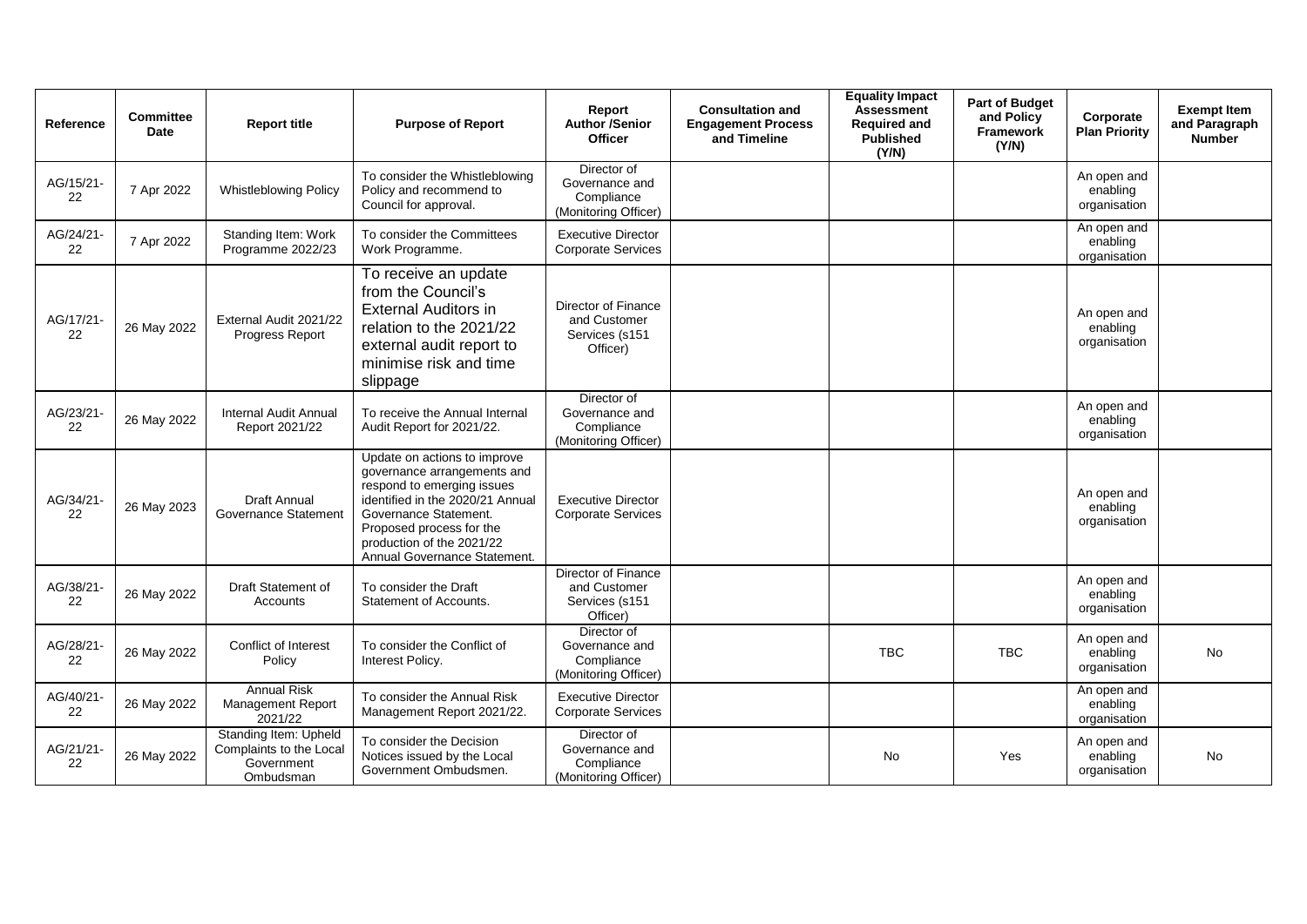| Reference       | <b>Committee</b><br><b>Date</b> | <b>Report title</b>                                                                | <b>Purpose of Report</b>                                                                                                                                                | Report<br><b>Author /Senior</b><br><b>Officer</b>                   | <b>Consultation and</b><br><b>Engagement Process</b><br>and Timeline | <b>Equality Impact</b><br><b>Assessment</b><br><b>Required and</b><br><b>Published</b><br>(Y/N) | Part of Budget<br>and Policy<br><b>Framework</b><br>(Y/N) | Corporate<br><b>Plan Priority</b>       | <b>Exempt Item</b><br>and Paragraph<br><b>Number</b> |
|-----------------|---------------------------------|------------------------------------------------------------------------------------|-------------------------------------------------------------------------------------------------------------------------------------------------------------------------|---------------------------------------------------------------------|----------------------------------------------------------------------|-------------------------------------------------------------------------------------------------|-----------------------------------------------------------|-----------------------------------------|------------------------------------------------------|
| AG/25/21-<br>22 | 26 May 2022                     | Standing Item:<br>Compliance with<br><b>Contract Procedure</b><br>Rules            | To receive an update on<br>Waivers and Non-Adherences<br>(WARNs).                                                                                                       | Director of Finance<br>and Customer<br>Services (s151<br>Officer)   |                                                                      |                                                                                                 |                                                           | An open and<br>enabling<br>organisation |                                                      |
| AG/26/21-<br>22 | 26 May 2022                     | Standing Item:<br>Compliance with<br><b>Contract Procedure</b><br>Rules (PART TWO) | To update the Committee<br>on Waivers and Non-<br>Adherences (WARNs):<br><b>PART TWO</b>                                                                                | Director of Finance<br>and Customer<br>Services (s151<br>Officer)   |                                                                      |                                                                                                 |                                                           | An open and<br>enabling<br>organisation | 1, 2, 3                                              |
| AG/24/21-<br>22 | 26 May 2022                     | Standing Item: Work<br>Programme 2021/22<br>and 2022/23                            | To consider the Committees<br>Work Programme.                                                                                                                           | <b>Executive Director</b><br><b>Corporate Services</b>              |                                                                      |                                                                                                 |                                                           | An open and<br>enabling<br>organisation |                                                      |
| AG/17/21-<br>22 | 28 Jul 2022                     | External Audit 2021/22<br>Progress Report                                          | To receive an update<br>from the Council's<br><b>External Auditors in</b><br>relation to the 2021/22<br>external audit report to<br>minimise risk and time<br>slippage. | Director of Finance<br>and Customer<br>Services (s151<br>Officer)   |                                                                      |                                                                                                 |                                                           | An open and<br>enabling<br>organisation |                                                      |
| AG/41/21-<br>22 | 28 Jul 2022                     | Monitoring Officer<br>Report                                                       | To consider a report by the<br>Monitoring Officer.                                                                                                                      | Director of<br>Governance and<br>Compliance<br>(Monitoring Officer) |                                                                      |                                                                                                 |                                                           | An open and<br>enabling<br>organisation |                                                      |
| AG/42/21-<br>22 | 28 Jul 2022                     | Information<br>Governance Report                                                   | To consider an Information<br>Governance Report.                                                                                                                        | Director of<br>Governance and<br>Compliance<br>(Monitoring Officer) |                                                                      |                                                                                                 |                                                           | An open and<br>enabling<br>organisation |                                                      |
| AG/43/21-<br>22 | 28 Jun 2022                     | Audit & Governance<br>Committee Self-<br>Assessment                                | To approve the adoption<br>of the new CIPFA Code<br>and the annual self-<br>assessment.                                                                                 | Director of<br>Governance and<br>Compliance<br>(Monitoring Officer) |                                                                      |                                                                                                 |                                                           | An open and<br>enabling<br>organisation |                                                      |
| AG/22/21-<br>22 | 28 Jul 2022                     | <b>Risk Management</b><br>Update                                                   | To update the Committee<br>on Risk Management<br>and Business Continuity<br>activity in the Council.                                                                    | <b>Executive Director</b><br><b>Corporate Services</b>              |                                                                      |                                                                                                 |                                                           | An open and<br>enabling<br>organisation |                                                      |
| AG/21/21-<br>22 | 28 Jul 2022                     | Standing Item: Upheld<br>Complaints to the Local<br>Government<br>Ombudsman        | To consider the decision<br>notices issued by the<br><b>Local Government</b><br>Ombudsman.                                                                              | Director of<br>Governance and<br>Compliance<br>(Monitoring Officer) |                                                                      |                                                                                                 |                                                           | An open and<br>enabling<br>organisation |                                                      |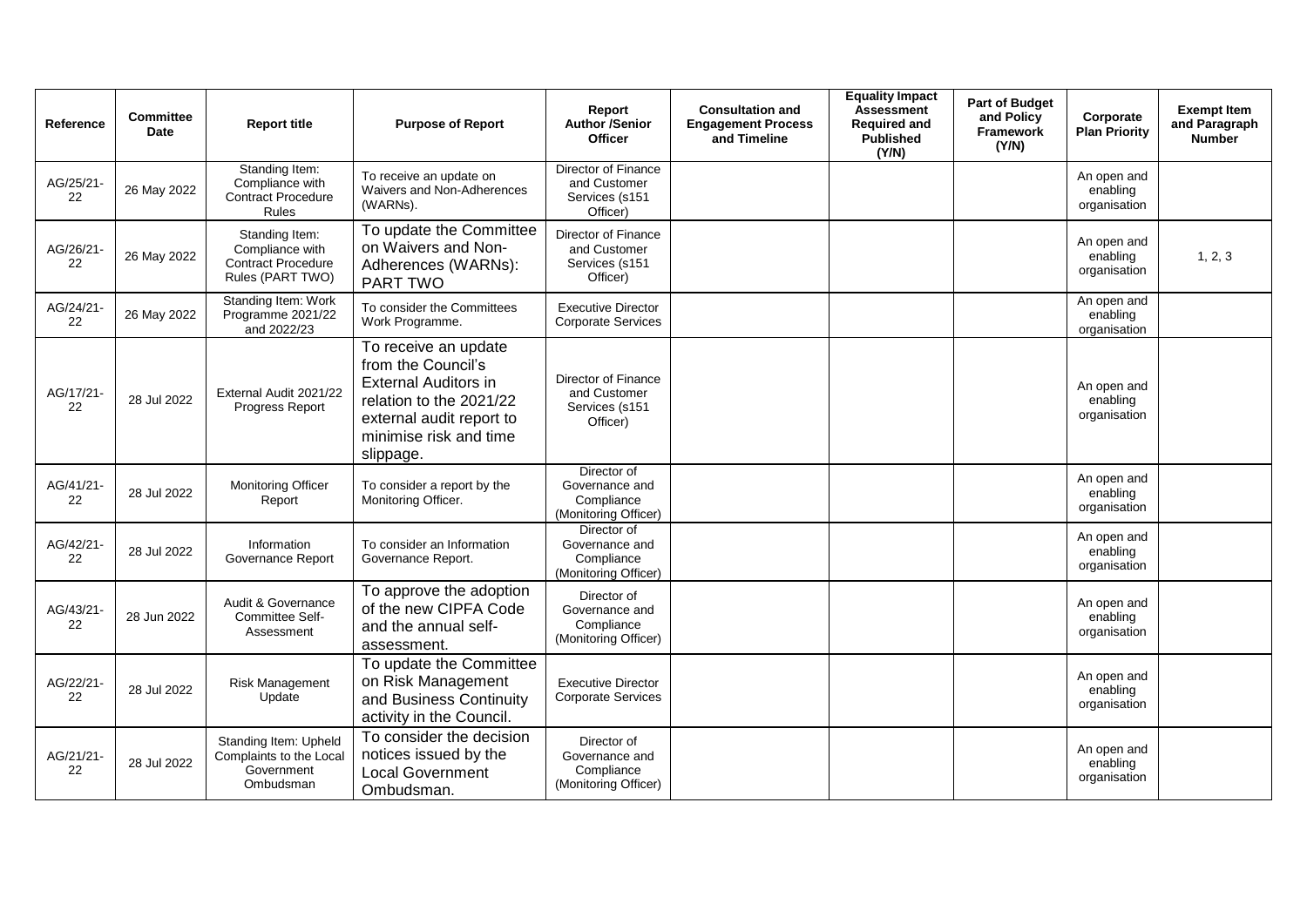| Reference       | <b>Committee</b><br>Date | <b>Report title</b>                                                               | <b>Purpose of Report</b>                                                                                                                                               | Report<br><b>Author /Senior</b><br><b>Officer</b>                   | <b>Consultation and</b><br><b>Engagement Process</b><br>and Timeline | <b>Equality Impact</b><br><b>Assessment</b><br><b>Required and</b><br><b>Published</b><br>(Y/N) | <b>Part of Budget</b><br>and Policy<br><b>Framework</b><br>(Y/N) | Corporate<br><b>Plan Priority</b>       | <b>Exempt Item</b><br>and Paragraph<br><b>Number</b> |
|-----------------|--------------------------|-----------------------------------------------------------------------------------|------------------------------------------------------------------------------------------------------------------------------------------------------------------------|---------------------------------------------------------------------|----------------------------------------------------------------------|-------------------------------------------------------------------------------------------------|------------------------------------------------------------------|-----------------------------------------|------------------------------------------------------|
| AG/25/21-<br>22 | 28 Jul 2022              | Standing Item:<br>Compliance with<br>Contract Procedure<br><b>Rules</b>           | To update the Committee<br>on Waivers and Non-<br>Adherences (WARNs)                                                                                                   | Director of Finance<br>and Customer<br>Services (s151<br>Officer)   |                                                                      |                                                                                                 |                                                                  | An open and<br>enabling<br>organisation |                                                      |
| AG/26/21-<br>22 | 28 Jun 2022              | Standing Item:<br>Compliance with<br><b>Contract Procedure</b><br>Rules: PART TWO | To update the Committee<br>on Waivers and Non-<br>Adherences (WARNs):<br>PART TWO                                                                                      | Director of Finance<br>and Customer<br>Services (s151<br>Officer)   |                                                                      |                                                                                                 |                                                                  | An open and<br>enabling<br>organisation |                                                      |
| AG/24/21-<br>22 | 28 Jul 2022              | Standing Item: Work<br>Programme 2022/23                                          | To consider the Committees<br>Work Programme.                                                                                                                          | <b>Executive Director</b><br><b>Corporate Services</b>              |                                                                      |                                                                                                 |                                                                  | An open and<br>enabling<br>organisation |                                                      |
| AG/17/21-<br>22 | 29 Sep 2022              | External Audit 2021/22<br>Progress Report                                         | To receive an update<br>from the Council's<br><b>External Auditors in</b><br>relation to the 2021/22<br>external audit report to<br>minimise risk and time<br>slippage | Director of Finance<br>and Customer<br>Services (s151<br>Officer)   |                                                                      |                                                                                                 |                                                                  | An open and<br>enabling<br>organisation |                                                      |
| AG/37/21-<br>22 | 29 Sep 2022              | Internal Audit Plan<br>2022/23                                                    | To receive a progress<br>update on the Internal<br>Audit Plan 2022/23                                                                                                  | Director of<br>Governance and<br>Compliance<br>(Monitoring Officer) |                                                                      |                                                                                                 |                                                                  | An open and<br>enabling<br>organisation |                                                      |
| AG/44/21-<br>22 | 29 Sep 2022              | Audit & Governance<br><b>Committee Annual</b><br>Report                           | To consider the Committees<br>Annual Report.                                                                                                                           | Director of<br>Governance and<br>Compliance<br>(Monitoring Officer) |                                                                      |                                                                                                 |                                                                  | An open and<br>enabling<br>organisation |                                                      |
| AG/24/21-<br>22 | 29 Sep 2022              | Standing Item: Work<br>Programme 2022/23                                          | To consider the Committees<br>Work Programme.                                                                                                                          | <b>Executive Director</b><br><b>Corporate Services</b>              |                                                                      |                                                                                                 |                                                                  | An open and<br>enabling<br>organisation |                                                      |
| AG/21/21-<br>22 | 22 Sep 2022              | Standing Item: Upheld<br>Complaints to the Local<br>Government<br>Ombudsman       | To consider the decision<br>notices issued by the<br><b>Local Government</b><br>Ombudsman                                                                              | Director of<br>Governance and<br>Compliance<br>(Monitoring Officer) |                                                                      |                                                                                                 |                                                                  | An open and<br>enabling<br>organisation |                                                      |
| AG/25/21-<br>22 | 29 Sep 2022              | Standing Item:<br>Compliance with<br><b>Contract Procedure</b><br>Rules           | To update the Committee<br>on Waivers and Non-<br>Adherences (WARNs)                                                                                                   | Director of<br>Governance and<br>Compliance<br>(Monitoring Officer) |                                                                      |                                                                                                 |                                                                  | An open and<br>enabling<br>organisation |                                                      |
| AG/26/21-<br>22 | 29 Sep 2022              | Standing Item:<br>Compliance with<br><b>Contract Procedure</b><br>Rules: PART TWO | To update the Committee on<br><b>Waivers and Non Adherences</b><br>(WARNs) PART TWO.                                                                                   | Director of Finance<br>and Customer<br>Services (s151<br>Officer)   |                                                                      |                                                                                                 |                                                                  | An open and<br>enabling<br>organisation |                                                      |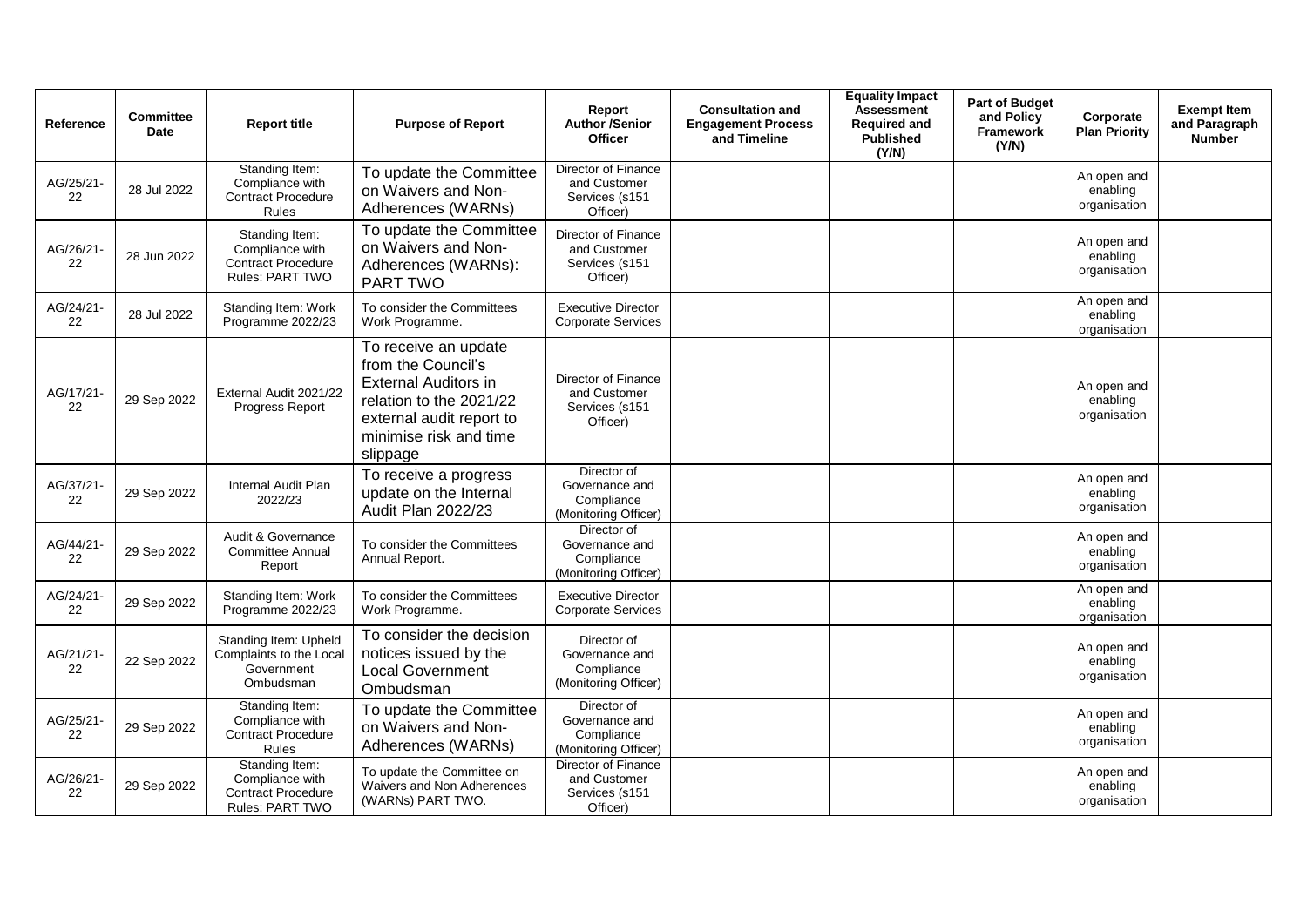| Reference       | <b>Committee</b><br><b>Date</b> | <b>Report title</b>                                                               | <b>Purpose of Report</b>                                                                                                                                               | Report<br><b>Author /Senior</b><br><b>Officer</b>                   | <b>Consultation and</b><br><b>Engagement Process</b><br>and Timeline | <b>Equality Impact</b><br><b>Assessment</b><br><b>Required and</b><br><b>Published</b><br>(Y/N) | <b>Part of Budget</b><br>and Policy<br>Framework<br>(Y/N) | Corporate<br><b>Plan Priority</b>       | <b>Exempt Item</b><br>and Paragraph<br><b>Number</b> |
|-----------------|---------------------------------|-----------------------------------------------------------------------------------|------------------------------------------------------------------------------------------------------------------------------------------------------------------------|---------------------------------------------------------------------|----------------------------------------------------------------------|-------------------------------------------------------------------------------------------------|-----------------------------------------------------------|-----------------------------------------|------------------------------------------------------|
| AG/17/21-<br>22 | 24 Nov 2022                     | External Audit 2021/22<br>Progress Report                                         | To receive an update<br>from the Council's<br><b>External Auditors in</b><br>relation to the 2021/22<br>external audit report to<br>minimise risk and time<br>slippage | Director of Finance<br>and Customer<br>Services (s151<br>Officer)   |                                                                      |                                                                                                 |                                                           | An open and<br>enabling<br>organisation |                                                      |
| AG/39/21-<br>22 | 24 Nov 2022                     | <b>Final Statement of</b><br>Accounts                                             | To consider the Final<br>Statement of Accounts.                                                                                                                        | Director of Finance<br>and Customer<br>Services (s151<br>Officer)   |                                                                      |                                                                                                 |                                                           | An open and<br>enabling<br>organisation |                                                      |
| AG/35/21-<br>22 | 24 Nov 2022                     | <b>Final Annual</b><br>Governance Statement                                       | To review the final<br>version of the Audit and<br>Governance Annual<br><b>Governance Statement</b><br>2021/22 for approval.                                           | Director of<br>Governance and<br>Compliance<br>(Monitoring Officer) |                                                                      |                                                                                                 |                                                           | An open and<br>enabling<br>organisation |                                                      |
| AG/37/21-<br>22 | 24 Nov 2022                     | Internal Audit Plan<br>2022/23                                                    | To receive a progress<br>update on the Internal<br>Audit Plan 2022/23.                                                                                                 | Director of<br>Governance and<br>Compliance<br>(Monitoring Officer) |                                                                      |                                                                                                 |                                                           | An open and<br>enabling<br>organisation |                                                      |
| AG/22/21-<br>22 | 24 Nov 2022                     | <b>Risk Management</b><br>Update                                                  | To update the Committee<br>on Risk Management<br>and Business Continuity<br>activity in the Council.                                                                   | Director of<br>Governance and<br>Compliance<br>(Monitoring Officer) |                                                                      |                                                                                                 |                                                           | An open and<br>enabling<br>organisation |                                                      |
| AG/24/21-<br>22 | 24 Nov 2022                     | Standing Item: Work<br>Programme 2022/23                                          | To consider the Committees<br>Work Programme.                                                                                                                          | <b>Executive Director</b><br><b>Corporate Services</b>              |                                                                      |                                                                                                 |                                                           | An open and<br>enabling<br>organisation |                                                      |
| AG/21/21-<br>22 | 24 Nov 2022                     | Standing Item: Upheld<br>Complaints to the Local<br>Government<br>Ombudsman       | To consider the decision<br>notices issued by the<br><b>Local Government</b><br>Ombudsman                                                                              | Director of<br>Governance and<br>Compliance<br>(Monitoring Officer) |                                                                      |                                                                                                 |                                                           | An open and<br>enabling<br>organisation |                                                      |
| AG/25/21-<br>22 | 24 Nov 2022                     | Standing Item:<br>Compliance with<br><b>Contract Procedure</b><br>Rules           | To update the Committee<br>on Waivers and Non-<br>Adherences (WARNs)                                                                                                   | Director of Finance<br>and Customer<br>Services (s151<br>Officer)   |                                                                      |                                                                                                 |                                                           | An open and<br>enabling<br>organisation |                                                      |
| AG/26/21-<br>22 | 24 Nov 2022                     | Standing Item:<br>Compliance with<br><b>Contract Procedure</b><br>Rules: PART TWO | To update the Committee<br>on Waivers and Non-<br>Adherences (WARNs):<br>PART TWO                                                                                      | Director of Finance<br>and Customer<br>Services (s151<br>Officer)   |                                                                      |                                                                                                 |                                                           | An open and<br>enabling<br>organisation |                                                      |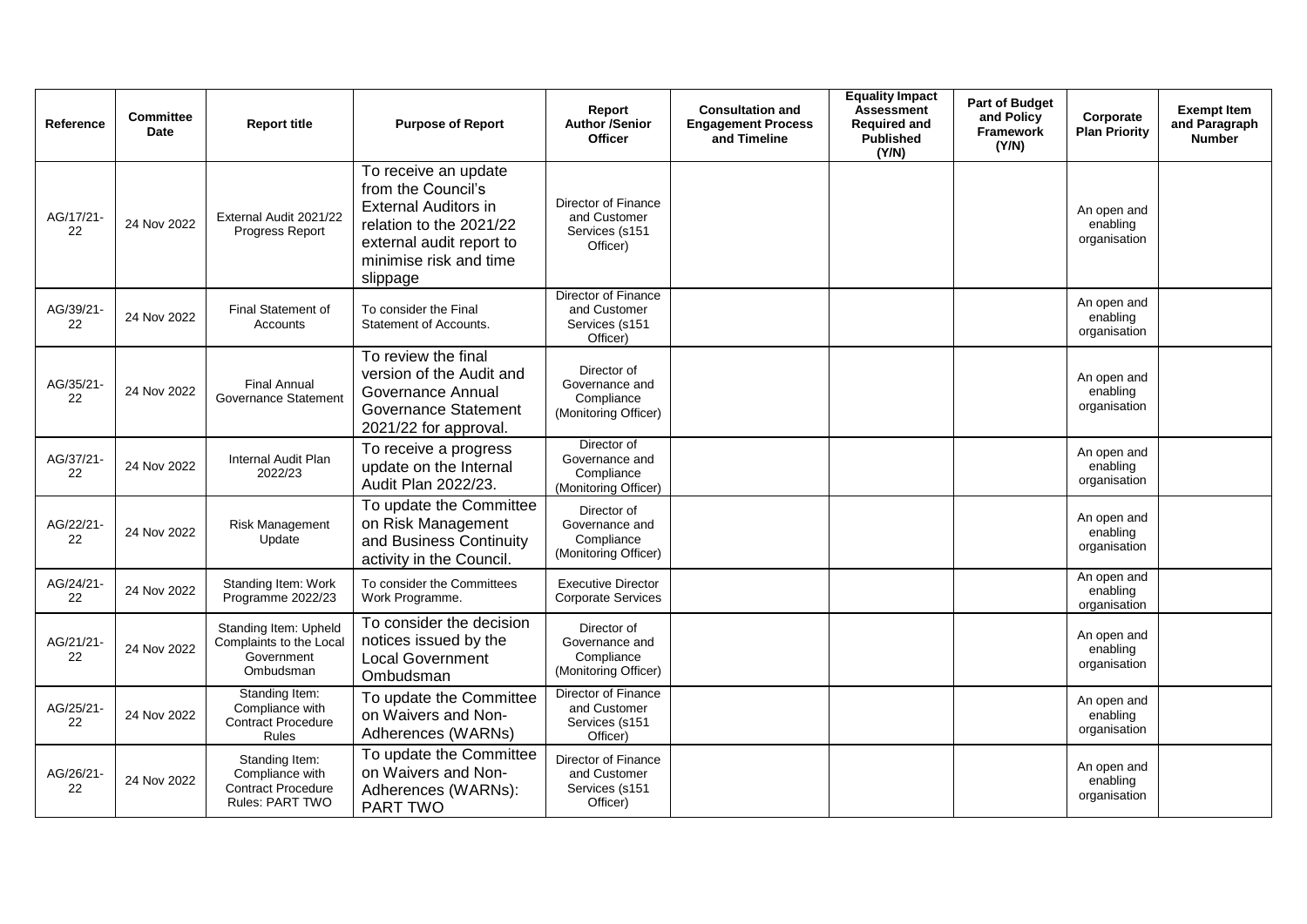| Reference       | <b>Committee</b><br><b>Date</b> | <b>Report title</b>                                                               | <b>Purpose of Report</b>                                                                                                                                                                                                                                 | Report<br><b>Author /Senior</b><br><b>Officer</b>                   | <b>Consultation and</b><br><b>Engagement Process</b><br>and Timeline | <b>Equality Impact</b><br><b>Assessment</b><br><b>Required and</b><br><b>Published</b><br>(Y/N) | Part of Budget<br>and Policy<br>Framework<br>(Y/N) | Corporate<br><b>Plan Priority</b>       | <b>Exempt Item</b><br>and Paragraph<br><b>Number</b> |
|-----------------|---------------------------------|-----------------------------------------------------------------------------------|----------------------------------------------------------------------------------------------------------------------------------------------------------------------------------------------------------------------------------------------------------|---------------------------------------------------------------------|----------------------------------------------------------------------|-------------------------------------------------------------------------------------------------|----------------------------------------------------|-----------------------------------------|------------------------------------------------------|
| AG/16/21-<br>22 | 9 Mar 2023                      | Value For Money<br>Report from External<br><b>Auditors</b>                        | To receive the Value for<br>Money report from the<br><b>External Auditors in</b><br>relation to the Statement<br>of Accounts.                                                                                                                            | Director of Finance<br>and Customer<br>Services (s151<br>Officer)   |                                                                      |                                                                                                 |                                                    | An open and<br>enabling<br>organisation |                                                      |
| AG/1/21-<br>22  | 9 Mar 2023                      | <b>Annual Audit Letter</b><br>2021/22 & Certification<br>Report                   | Summary of the External<br>Audit findings from the<br>2021/22 audit. The letter<br>will also confirm the final<br>audit fee.                                                                                                                             | Director of Finance<br>and Customer<br>Services (s151<br>Officer)   |                                                                      |                                                                                                 |                                                    | An open and<br>enabling<br>organisation |                                                      |
| AG/36/21-<br>22 | 9 Mar 2023                      | <b>Annual Governance</b><br><b>Statement Progress</b><br>Update                   | Update on actions to<br>improve governance<br>arrangements and<br>respond to emerging<br>issues identified in the<br>2021/22 Annual<br>Governance Statement.<br>Proposed process for the<br>production of the<br>2022/23 Annual<br>Governance Statement. | Director of<br>Governance and<br>Compliance<br>(Monitoring Officer) |                                                                      |                                                                                                 |                                                    | An open and<br>enabling<br>organisation |                                                      |
| AG/22/21-<br>22 | 9 Mar 2023                      | <b>Risk Management</b><br>Update                                                  | To update the Committee<br>on Risk Management<br>and Business Continuity<br>activity in the Council.                                                                                                                                                     | <b>Executive Director</b><br><b>Corporate Services</b>              |                                                                      |                                                                                                 |                                                    | An open and<br>enabling<br>organisation |                                                      |
| AG/24/21-<br>22 | 9 Mar 2023                      | Standing Item: Work<br>Plan 2022/23 &<br>2023/24                                  | To consider the Committees<br>Work Programme.                                                                                                                                                                                                            | <b>Executive Director</b><br><b>Corporate Services</b>              |                                                                      |                                                                                                 |                                                    | An open and<br>enabling<br>organisation |                                                      |
| AG/25/21-<br>22 | 9 Mar 2023                      | Standing Item:<br>Compliance with<br><b>Contract Procedure</b><br><b>Rules</b>    | To update the Committee<br>on Waivers and Non-<br>Adherences (WARNs).                                                                                                                                                                                    | Director of Finance<br>and Customer<br>Services (s151<br>Officer)   |                                                                      |                                                                                                 |                                                    | An open and<br>enabling<br>organisation |                                                      |
| AG/26/21-<br>22 | 9 Mar 2023                      | Standing Item:<br>Compliance with<br><b>Contract Procedure</b><br>Rules: PART TWO | To update the Committee<br>on Waivers and Non-<br>Adherences (WARNs):<br>PART TWO                                                                                                                                                                        | Director of Finance<br>and Customer<br>Services (s151<br>Officer)   |                                                                      |                                                                                                 |                                                    | An open and<br>enabling<br>organisation |                                                      |